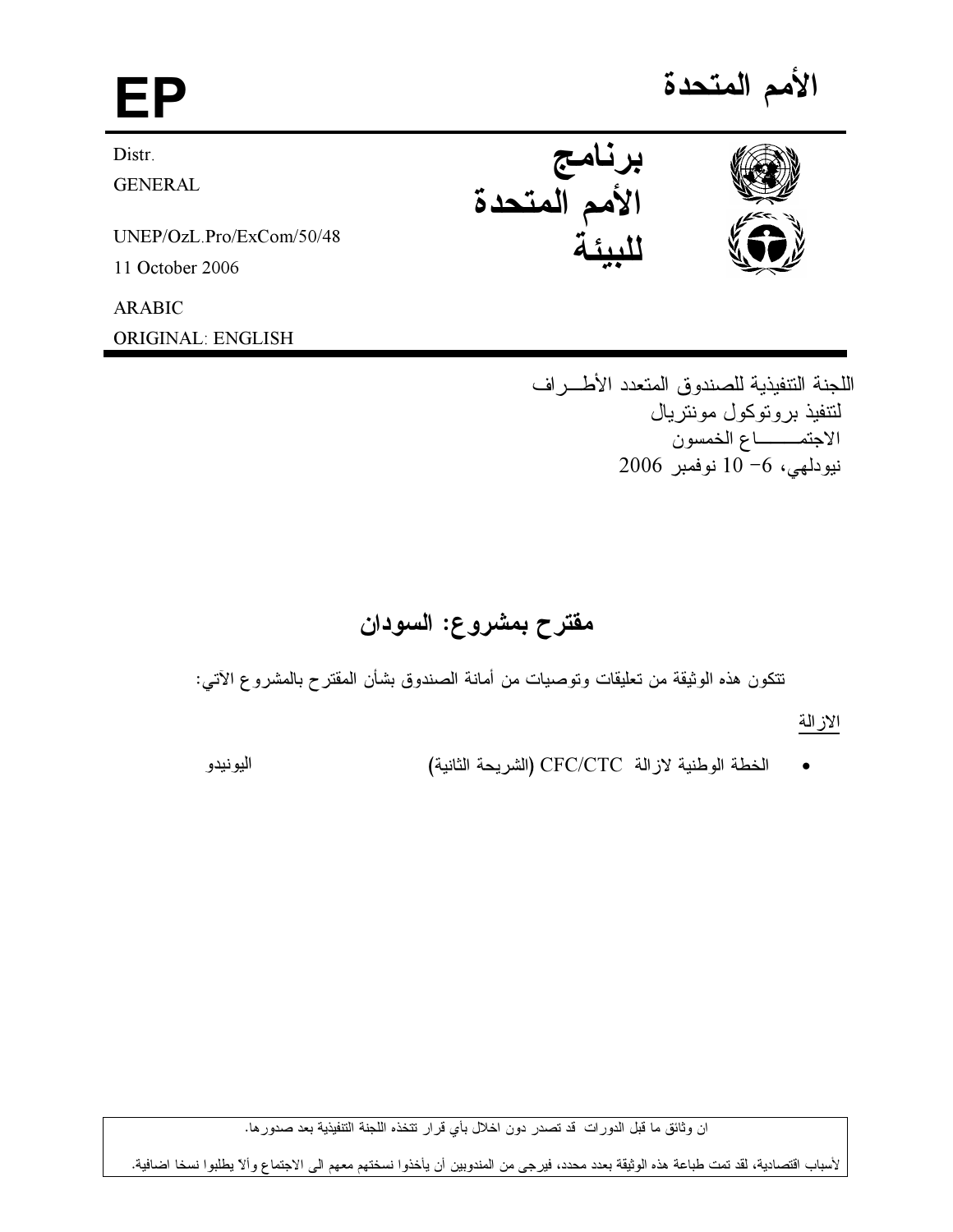# ورقة تقييم المشروع – مشروعات متعددة السنوات

## السودان

## عنوان المشروع

الوكالة الثنائية/المنفذة

| الخطة الوطنية لاز الة CFC/CTC (الشريحة الثانية)) |  |
|--------------------------------------------------|--|

الوكالة الوطنية القائمة بالتنسيق

وزارة الصناعة

اليونيدو

بيانات آخر استهلاك مبلغ عنه للــODS التي يعالجها المشروع ألف: بيانات المادة 7 (طن ODP، 2005، حتى سبتمبر 2006)

الملحق ألف؛ المجموعة الأولى CFCs الملحق باء؛ المجموعة الثانية CTC 185 0.33

باء: بيانات فطاعية في البرنامج الفطري (طن ODP، 2005، حتى سبتمبر 2006)

| غاز ات تبخير | عو امل تصنيع | مذيبات | ODS        | خدمة تبريد                                      | غاوي | ايروسولات | <b>ODS</b> |
|--------------|--------------|--------|------------|-------------------------------------------------|------|-----------|------------|
|              |              | 0.33   | <b>CTC</b> | 155.00                                          |      | 30.00     | CFC-12     |
|              |              |        |            |                                                 |      |           |            |
| صىھ          |              |        |            | استهلاك CFC الذي لا يزال مؤهلا للتمويل (طن ODP) |      |           |            |

### خطة أعمال السنة الجارية: مجموع التمويل 237,000 دولار أمريكي: مجموع الازالة 9 ,41 طن ODP

| <b>Total</b> | 2010           | 2009                     | 2008                     | 2007         | 2006         | 2005                                             | 2004                     |                                                          | بيانات المشروع |  |  |
|--------------|----------------|--------------------------|--------------------------|--------------|--------------|--------------------------------------------------|--------------------------|----------------------------------------------------------|----------------|--|--|
| لا ينطبق     | $\theta$       | 68.52                    | 68.52                    | 68.52        | 228.4        | 228.4                                            | 456.8                    | حدود بر وتوكول مونتريال                                  | CFC            |  |  |
| لا ينطبق     | $\theta$       | 25.0                     | 45.0                     | 65.0         | 130.0        | 200.0                                            | 216.0                    | حد الاستهلاك السنوى                                      | (طن            |  |  |
| $\mathbf{0}$ | $\mathbf{0}$   | $\overline{0}$           | $\mathbf{0}$             | $\mathbf{0}$ | $\mathbf{0}$ | $\mathbf{0}$                                     | $\overline{0}$           | الاز الة السنوية بالمشر وعات الجارية                     | (ODP)          |  |  |
| 216.0        | 25.0           | 20.0                     | 20.0                     | 65.0         | 70.0         | 16.0                                             | $\theta$                 | الاز الة السنوية التي استجدت معالجتها                    |                |  |  |
|              | $\blacksquare$ | $\overline{\phantom{a}}$ | $\overline{\phantom{a}}$ |              |              | $\overline{\phantom{a}}$                         | $\overline{\phantom{a}}$ | الاز الـة السنويـة غير الممولـة                          |                |  |  |
| لا ينطبق     | $\theta$       | 0.33                     | 0.33                     | 0.33         | 0.33         | 0.33                                             | لا ينطبق.                | حدود بر و تو کو ل مو نتر پال                             | CTC            |  |  |
| لا ينطبق     | $\mathbf{0}$   | $\mathbf{0}$             | $\mathbf{0}$             | $\mathbf{0}$ | $\mathbf{0}$ | 0.33                                             | 1.1                      | حد الاستهلاك السنوى                                      |                |  |  |
| $\theta$     | $\theta$       | $\mathbf{0}$             | $\theta$                 | $\mathbf{0}$ | $\theta$     | $\theta$                                         | $\mathbf{0}$             | الاز الة السنوية بالمشر وعات الجارية                     | (طن<br>ODP)    |  |  |
| 1.1          | $\theta$       | $\theta$                 | $\theta$                 | $\mathbf{0}$ | 0.33         | 0.77                                             | $\theta$                 | الاز الة السنوية التي استجدت معالجتها                    |                |  |  |
|              | $\blacksquare$ | $\overline{\phantom{a}}$ | $\overline{\phantom{a}}$ |              |              | $\overline{\phantom{a}}$                         | $\overline{\phantom{a}}$ | الاز الـة السنويـة غير الممولـة                          |                |  |  |
| 217.1        | 25.0           | 20.0                     | 20.0                     | 65.0         | 70.33        | 16.77                                            | $\bf{0}$                 | مجموع استهلاك الـODS المطلوب ازالته                      |                |  |  |
| $\Omega$     | $\theta$       | $\theta$                 | $\theta$                 | $\theta$     | $\theta$     | $\overline{0}$                                   | $\boldsymbol{0}$         | مجموع استهلاك الـODS المطلوب انخاله (HCFCs)              |                |  |  |
|              |                |                          |                          |              |              |                                                  |                          | نكلفة المشروع كما فدمت أصلا (دولار أمريكي)               |                |  |  |
|              |                |                          |                          |              |              |                                                  |                          | التكاليف النهائية للمشروع (دولار أمريكي)                 |                |  |  |
| 1,139,480    | $\theta$       | $\theta$                 | 200,000                  | 220,000      | 220,000      | $\overline{0}$                                   | 499,480                  | نمويل لليونيدو                                           |                |  |  |
| 1,139,480    | $\bf{0}$       | $\mathbf{0}$             | 200,000                  | 220,000      | 220,000      | $\bf{0}$                                         | 499,480                  | اجمالى تمويل المشروع                                     |                |  |  |
|              |                |                          |                          |              |              |                                                  |                          | تكاليف المساندة النهائية (دولار أمريكي)                  |                |  |  |
| 85,461       | $\mathbf{0}$   | $\theta$                 | 15,000                   | 16,500       | 16,500       | $\overline{0}$                                   | 37,461                   | تكاليف المساندة لليونيدو                                 |                |  |  |
| 85,461       | $\bf{0}$       | $\bf{0}$                 | 15,000                   | 16.500       | 16,500       | $\bf{0}$                                         | 37,461                   | مجموع تكاليف المساندة                                    |                |  |  |
| 1,224,941    | $\bf{0}$       | $\bf{0}$                 | 215,000                  | 236,500      | 236,500      | $\bf{0}$                                         | 536.941                  | جملة التكاليف على الصندوق المتعدد الأطراف (دولار أمريكي) |                |  |  |
| 5.19         |                |                          |                          |              |              | جدوى النكاليف النهائية للمشروع (دولار أمريكي/كغ) |                          |                                                          |                |  |  |

طلب التمويل: الموافقة على تمويل الشريحة الثانية (2006) كما هو مبين أعلاه

توصية الأمانة

مو افقة شمولية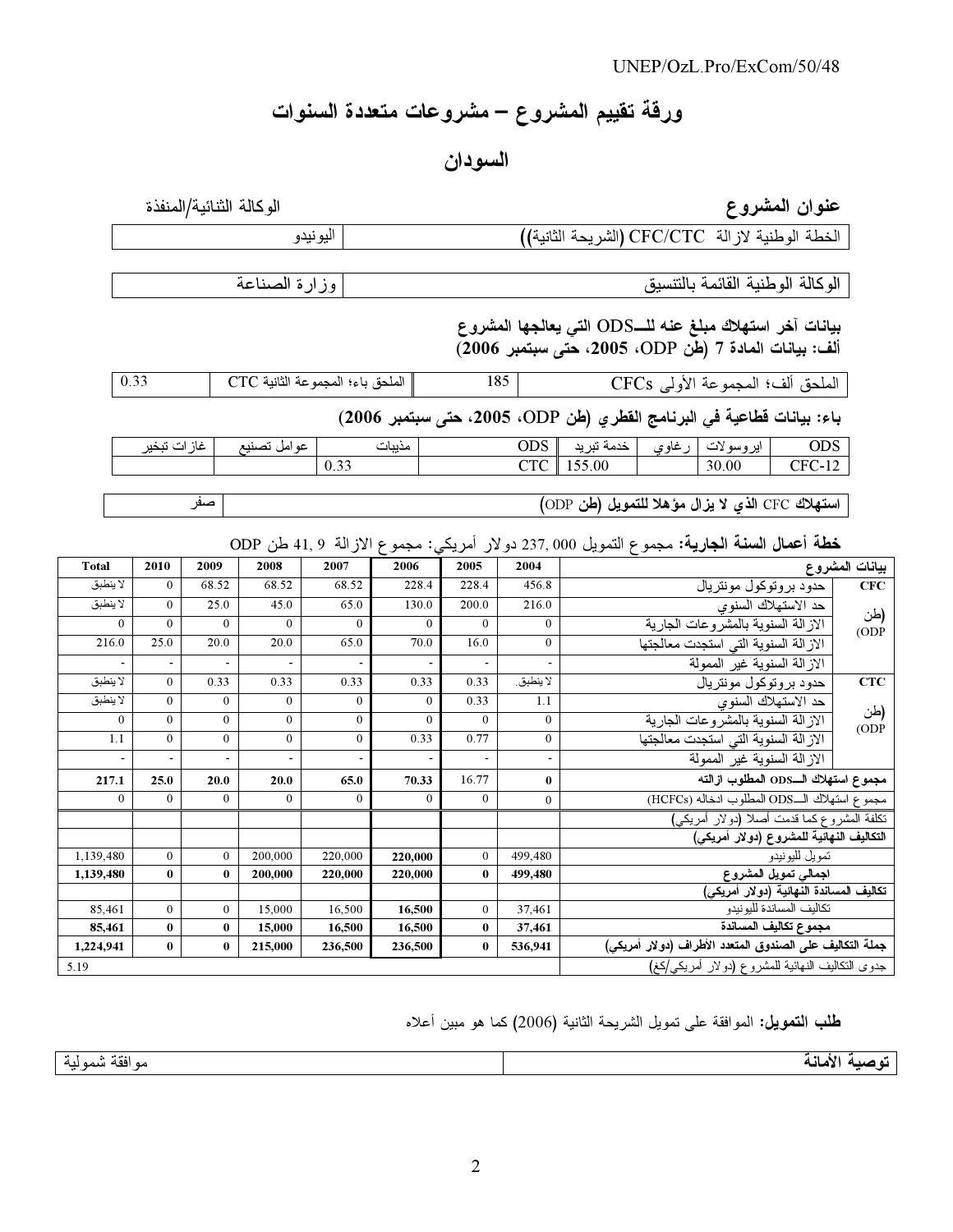## وصف المشروع

بالنيابة عن حكومة السودان قدمت اليونيدو طلبا مقداره 000 220 دولار أمريكي زائد تكاليف مساندة  $-1$ الوكالة البالغة 500 16 دولار أمريكي للشريحة الثانية من خطة ازالة الـــCFC والـــCTC. وقدمت اليونيدو تقريرا أعدته شركة وطنية للاستشارة تصف عملية التحقق التي تم ابلاغها بشأن استهلاك الــCFC والــــ CTCفي 2005، إلى جانب تقرير مرحلي عن عام 2005 ، عن نتفيذ البرنامج السنوي لعام 2006.

#### خلفية الموضوع

ان الخطة الوطنية لازالة الكلوروفلوروكربون (CFC) ورابع كلوريد الكربون (CTC) للسودان  $-2$ واختصار هذه الخطة: (NPP) تمت الموافقة عليها في الاجتماع الــ44 للجنة التتفيذية في ديسمبر 2004. وقدمت مساندة مالية لحكومة السودان مقدارها 480 139 1 دولار أمريكي زائد تكاليف مساندة الوكالة في سبيل الازالة الكاملة لاستهلاك السودان من الـــCFC والـــCTC وفقا للأهداف السنوية الواردة في الاتفاق المعقّود بين الحكومة واللجنة التنفيذية. ويهدف الـNPP إلى ازالة الاستهلاك المتبقى البالغ قدره 216 طن ODP من الــــ CFCsو 1,1 طن ODP من الــCTC، خلال المدة 2004−2010. ولتحقيق هذا الهدف هناك سلسلة من الأنشطة الاستثمارية وغير الآستثمارية والمساعدة التقنية وأنشطة بناء القدرة، مطلوب اجراؤها.

#### تقرير التحقق

3− وفقا للاتفاق، قدمت اليونيدو تقرير تحقق بشأن أهداف الاستهلاك الوطني المبينة في الــNPP الخاص بالسودان. وقد أعد ذلك النقرير خبير استشارى محلى استأجرته اليونيدو. ووفقا لتقرير التحقق نظر الخبير الاستشارى في البيانات التي قدمت اليه من وزارة الصناعة فيما يتعلق بتراخيص الاستيراد الصادرة إلى 12 مستوردين رئيسيين. وقائمة الشركات القائمة بالاستيراد فيما يتعلق بمقادير الـــODS المطلوب استيرادها، مرفقة بتقرير التحقق. وقام المراجع بالتحقق من حصص الواردات الصادرة إلى المستوردين، ومن بيانات الاستيراد الفعلية التي اتيحت اليه من الجمارك. ومجموع استهلاك عام 2005 يبلغ 185 طن ODP من الــــــCFC 12و 0,33 طن ODP من الـــCTC ، وهو مقدار يقل عن أهداف استهلاك 2005 المنصوص عليها في الاتفاق. وقام المراجع أيضا باستعراض سياسات التشريع الوطني واجراءاته الخاصة بواردات الــODS، وتفحَّص نظام تجميع البيانات الخاصة باستهلاك الــODS ووضع نتائج مستخلصة وتوصيات.

#### تقریر مرحل*ی*

4– ان التقرير المرحلي يبين انجاز ات رئيسية في تنفيذ أنشطة الاز الـة خلال المدة من يناير 2005 إلى أغسطس 2006. واستهلاك الــODS وأهداف التخفيض المنصوص عليها في الاتفاق قد تم الوفاء بها، واستهلاك الــCFC والـــCTC يقل عن حدود الاستهلاك السنوية لمعلم 2005. وقد تم اُنجاز الأنشطة التالية:

- خطوات من وحدة الأوزون الوطنية للمساعدة على تحسين وتحديد تنفيذ التشريع الموجود فعلا  $\binom{1}{1}$ للوفاء بجميع المتطلبات اللازمة، التي يقتضيها بروتوكول مونتريال، ولتوفير قاعدة متينة لفرض الرقابة على واردات المواد المستنفدة للأوزون (ODS) واستهلاكه؛
- وضع ادارة للمشروع ومكتب للرصد في نوفمبر 2005 لتقفي استهلاك الــCFC والـــ  $(\rightarrow)$ CTCوالتفتيش على الشركات التي تم تحويلها، والاشراف على نظام اصدار التراخيص والتحقق من صحة البيانات التي تم ابلاغها من جانب مراكز اعاده التدوير وورش الخدمة؛
- توسيع نطاق منهج تدريب مسؤولي الجمارك بموجب خطة ازالة غازات التبريد، كي يغطي هذا  $(\bar{z})$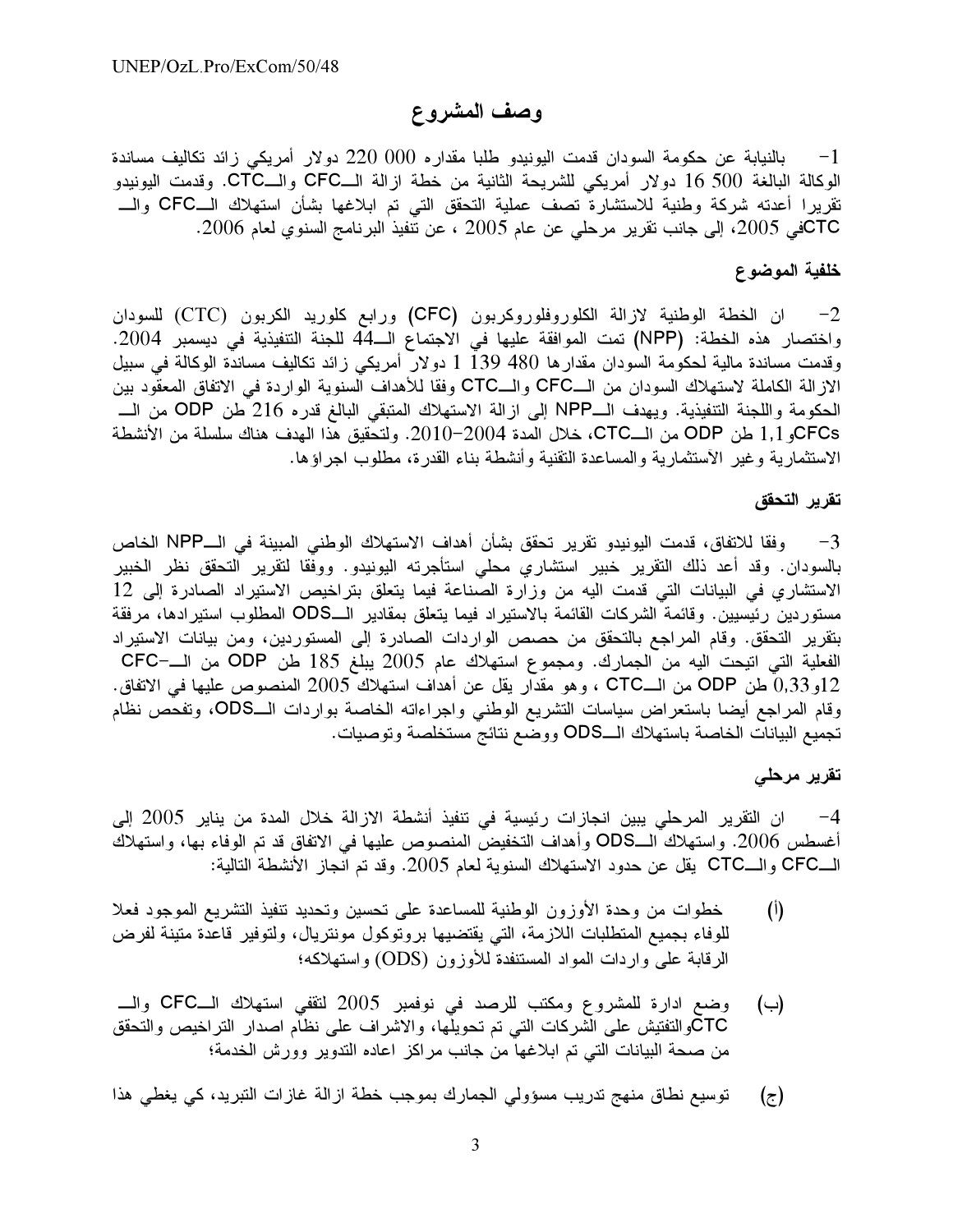المنهج 40 مسؤول اضافي من الجمارك؛

- انشاء 5 مراكز تدريب جديدة لإخصائي خدمة التبريد، بحيث يبلغ عدد المشاركين الذين تم  $(\iota)$ تدريبهم ليكونوا مدربين 56 مشاركا؛
- تدريب 300 إخصائي خدمة تبريد بموجب الـNPP، ومن المقرر اعطاء تدريب لــ100  $(\circ)$ إخصائي آخرين بحلول نهاية 2006؛
	- وضع مدونات تطبيق ممارسات جيدة في خدمة التبريد؛  $\epsilon$
- رفع مستوى خطة الاسترداد واعادة التدوير بوضع مواصفات للاسترداد واعادة التدوير ومعدات  $(i)$ الخدمة المطلوب توريدها وتوزيعها على 5 مراكز لاعادة التدوير وعلى 300 ورشة خدمة يختار ها المكتب الوطني للأوزون؛
- تبين 30 طن ODP من استهلاك الــCFC-12 في قطاع الأيروسولات، مطلوب تحويلها إلى  $(z)$ تكنولوجيا المواد الهيدروكربونية بحلول عام 2006؛
	- تنظيم ورشتين للمساعدة الفنية لازالة 33 ,0 طن من الــــCTC في 2006؛ (스)
		- شن حملة توعية الجمهور، بدءا من الربع الأول من عام 2005. (ي)

منذ بدء العمل بنظام اصدار التراخيص، ضبطت سلطات الجمارك في السودان عدة شحنات من غازات  $-5$ التبريد ملصوق عليها بطاقات خاطئة. وهناك ألاف من الاسطوانات الملصوق عليها بطاقة تحمل عبارة −HFC 134a جرى اختبارها باستعمال أجهزة الكشف فوجد انها تحتوي على CFC-12 أو خليطا من الــــــــــــــــــــــــــــــ 134aوالـCFC-12 والــ HCFC-22 والمواد الهيدروكربونية. ومعظم الاسطوانات قد اعيدت إلى البلدان التي قامت بتصدير ها و هناك حوالي 1000 اسطوانة لا تز ال مختزنة في المستودعات.

ان النفقات الفعلية من الشريحة الأولى البالغة 480 499 دولار أمريكي عبارة عن 871 275 دولار  $-6$ أمريكي أي 55,2 % من مجموع المبالغ المخصصة. وبالاضافة إلى ذلك تم الالتزام بمبلغ 000 90 دولار أمريكي لتوريد معدات.

ويشمل التقرير المرحلي جدولا ينطوى على تقييم لتنفيذ برنامج التنفيذ السنوى لعام 2005. ومعدل تنفيذ  $-7$ الأنشطة المزمعة هو معدل مرض.

## برنامج التنفيذ السنوى لعام 2006

ان بر نامج التنفيذ السنوى لعام 2006 فيه معلومات عن استهلاك الــODS وأهداف التخفيض المنصوص  $-8$ عليها في الاتفاق ويصف خطوات الصناعة وفيه قائمة بالأنشطة التالية الخاصة بالمساعدة التقنية:

- الاستمرار في ألية تشغيل ادارة ورصد الـNPP؛  $\mathcal{L}(\mathfrak{h})$ 
	- مواصلة النشاط في مكتب التتسيق؛  $(\rightarrow)$
	- اسداء تدريب اضافي لمسؤولي الجمارك؛  $(\tau)$ 
		- ايجاد 5 مراكز تدريب اضافية؛  $(\iota)$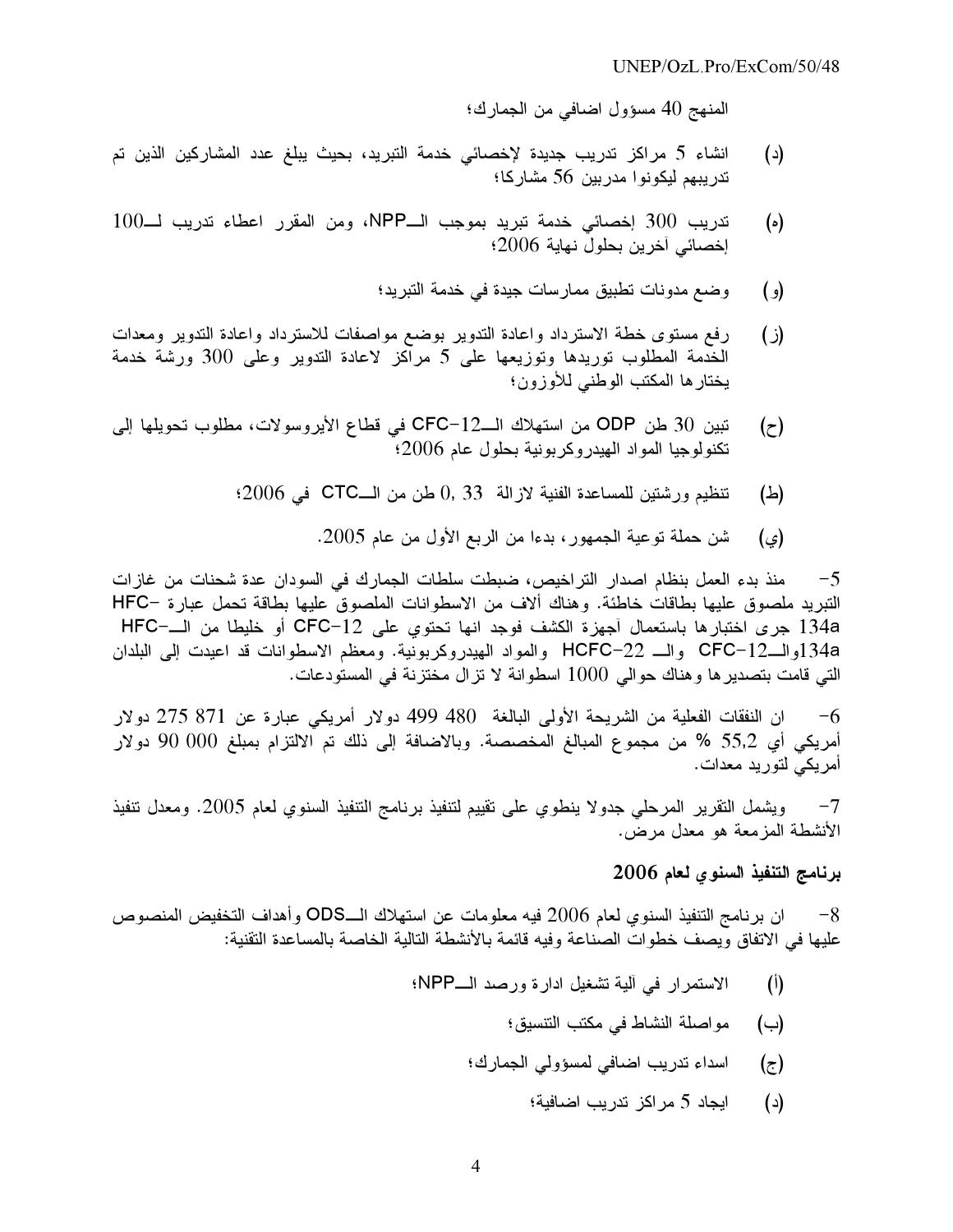- ايجاد تدر يب اضـافي للإخصـائيين (المر حلة الثانية)؛  $(\circ)$ 
	- مواصلة استعر اض التشريع المساند؛  $\left( \rho \right)$ 
		- $(i)$ توعية الجمهور ؛
- تحسين التشريع الخاص بنظام التر اخيص لإخصائي الخدمة.  $(\tau)$

ان الميز انية المقترحة لعام 2006 مبينة في الجدول الآتي:  $-9$ 

| الأنشطة                              | الانفاق المزمع (دولار أمريكي) |
|--------------------------------------|-------------------------------|
| ادارة المشروع                        | 42,000                        |
| مساعدة تقنية لاز الة استهلاك الـCTC  | 4,000                         |
| مساعدة فنية في قطاعات استهلاك الـCFC | 4,000                         |
| برنامج قطاع خدمة التبريد             | 170,000                       |
| المجموع                              | 220,000                       |

## تعليقات وتوصيات من أمانة الصندوق

## تعليقات

10- لاحظت الأمانة ان خطة الاسترداد واعادة التدوير في السودان نتطوى على انشاء 5 مراكز اعادة تدوير وتوفير وحدات استرداد غازات التبريد عددها 250 وحدة. ولاحظت الأمانة أيضا ان توفير معدات جديدة للاسترداد واعادة التدوير قامت به اليونيدو في صفقة واحدة. وهناك معدات جديدة للاسترداد واعادة التدوير سوف تكون معدات اضافية تضاف إلى الـــ10 مراكز الموجودة حاليا الخاصة باعادة التدوير والـــ250 آلة استرداد التي تم شراؤها وتركيبها على يد اليونيدو بموجب خطة ادارة غازات التبريد المعتمدة في الاجتماع الثامن والعشرين. ولا يبين التقرير المرحلي لعام 2005 ما إذا كان هناك تحليل تمهيدي قد جرى على يد اليونيدو ووحدة الأوزون الوطنية لتقييم فعالية واستدامة عمليات الاسترداد/اعادة التدوير في السودان على أساس الخبرة المكتسبة من خلال تنفيذ مكونات الاسترداد واعادة التدوير الداخلة في خطة ادارة غازات التبريد. ومن التوصيات التي قدمها فريق تقييم تلك الخطة في السودان، توصية تركز على ان عمليات الاسترداد واعادة تدوير الــCFC يمكن ان تكون خيارًا قابلًا للبقاء لفرض الرقابة ولاجراء تخفيض الاستهلاك في قطاع الخدمة في السودان، إذا نجح أصحاب المصلحة الذين يعنيهم الأمر في ايجاد حل موجه لاحتياجات السوق، يكفل اجراء عمليات اعادة تدوير غازات التبريد بشكل مستدام استدامة ذاتية.

سعت الأمانة إلى الحصول على توضيح من اليونيدو بشأن أحكام المقررين 100/41 و6/49، اللذين  $-11$ يحثان بلدان المادة 5 والوكالات المنفذة على أن تكون أشد انتقاء في توريد معدات جديدة للاسترداد وخصوصا لاعادة التدوير ، وخصوصا عن طريق التدابير التبي تشمل ما يلبي:

- اجراء نقييم للطلب المحتمل على معدات الاسترداد واعادة التدوير، وعدم نقديم المعدات إلى البلد  $\left($ <sup>[</sup> $\right)$ ] الا مقابل أوامر ثابتة ومقابل مشاركة محسوسة في تغطية التكاليف من جانب الورش في عملية شر اء المعدات المطلوبة؛
- توريد وتسليم وتوزيع المعدات على عدة مراحل، بعد استعراض استعمال المعدات التبي تم (ب) تسليمها والتحقق من الطلبات الاضافية.